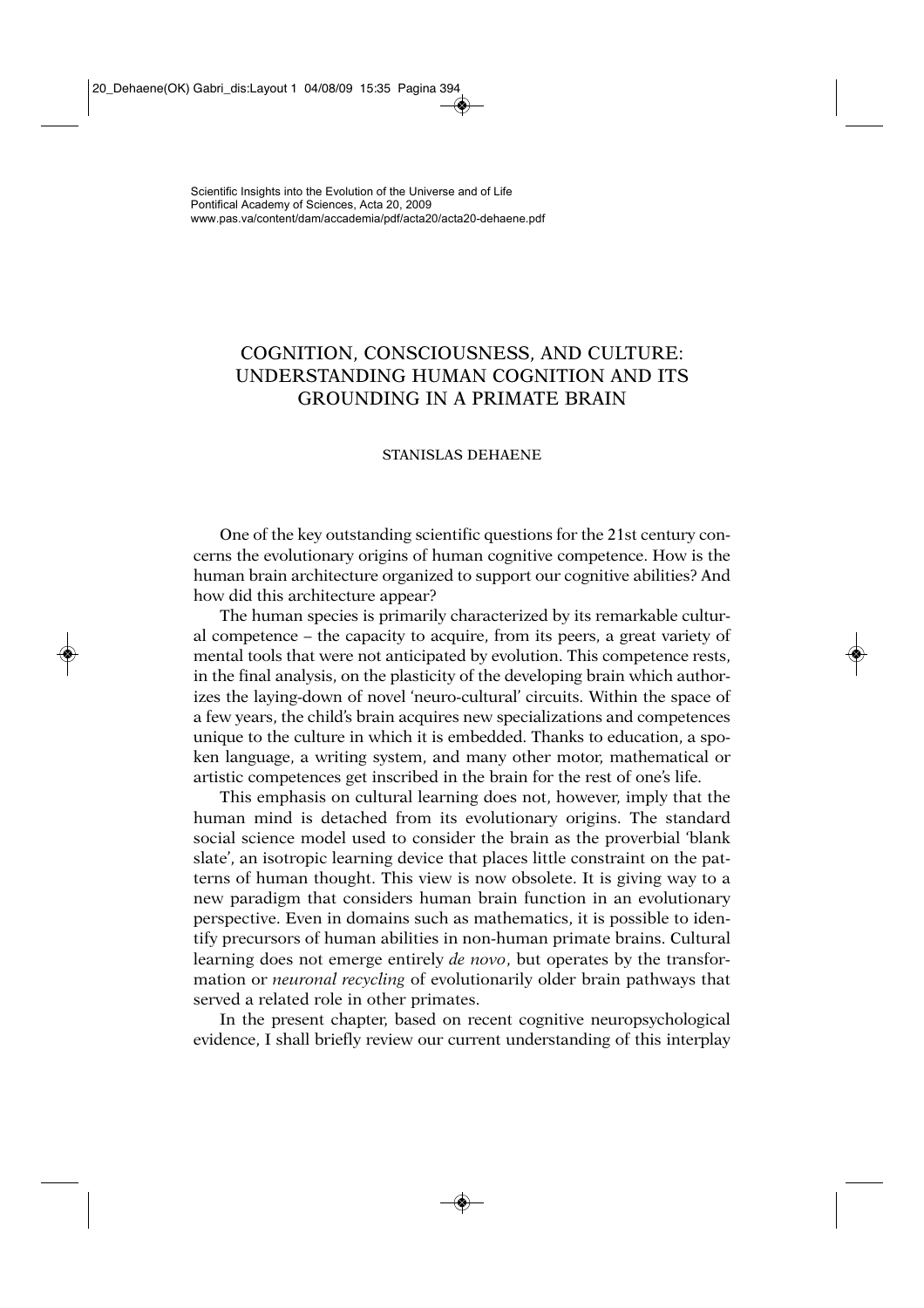between evolution and culture in three areas where the specificity of the human species seems most evident: language development, cultural transmission of reading and mathematics, and consciousness. In each case, we begin to understand how human mental functions arise from a complex anatomical and functional architecture of nested neuronal networks, largely inherited from our primate evolution, yet importantly reorganized to support flexible symbolic manipulations unique to humans.

## ORIGINS OF LANGUAGE

Language was rightly seen by Descartes as one of the defining features of the human species. Since Broca's original description of aphasia, numerous studies in neuropsychology and neuroimaging have questioned whether a particular organization of this part of the brain might explain the language faculty in our species, and its special relation to the left hemisphere (for review, see G. Dehaene-Lambertz, Hertz-Pannier, Dubois, & Dehaene, 2008).

In the adult human brain, leftward structural asymmetries are observed, both at the macroscopical and cytoarchitectonic levels, such as a longer sylvian fissure and a larger *planum temporale*. The white matter volume underlying the primary auditory area, Heschl's gyrus, is larger on the left than on the right side. Bigger pyramidal cells are noted in the left auditory cortex, associated with thicker myelinated fibers. It is argued that these structural features might allow the left hemisphere to code the rapid and complex acoustic transitions characterizing speech more accurately than the right. Indeed, the *planum temporale* is less asymmetric in children with specific language or reading impairments relative to the normal population.

Developmental studies indicate that these structural asymmetries are present early on in infancy and may guide language acquisition. During the last trimester of human gestation, sulci appear first on the right hemisphere. The right superior frontal, superior temporal and Heschl's gyri are detectable one or two weeks earlier than their left-sided homologous (Dubois *et al.*, 2008). This asymmetry in sulcation development is not reported in macaque fetuses. At birth, the sylvian fissure is longer on the left side and is associated with a larger left *planum temporale* while the superior temporal sulcus is larger on the right. Twin studies reveal a strong genetic influence in these areas. The volumes of both left *planum temporale* and Heschl's gyrus are similarly larger in hearing and congenitally deaf adults. Contrary to the hypothesis of an equipotential brain at the begin-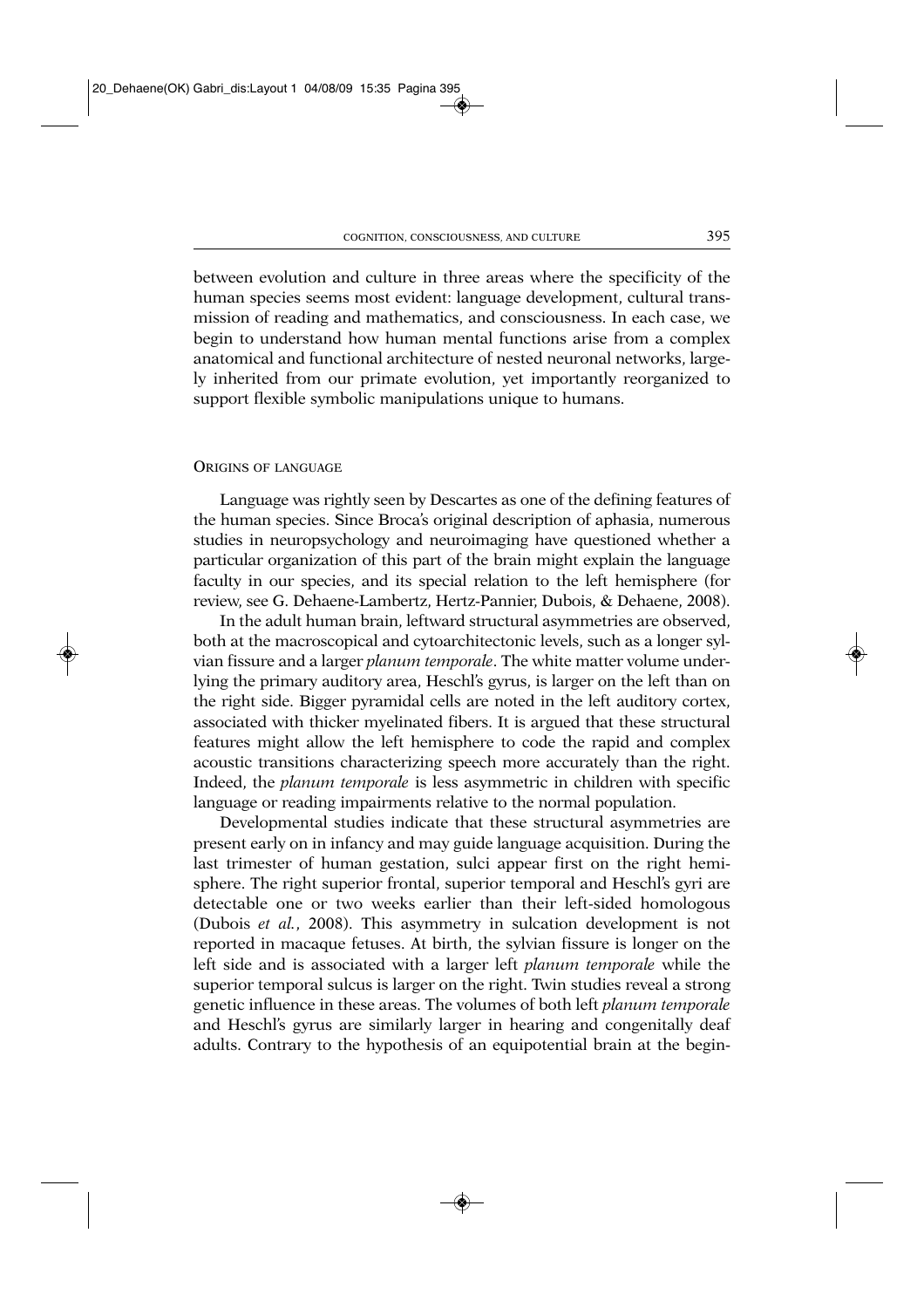ning of life, these observations point to evolutionary genetic changes in the human lineage which favoured a differential development between the left and right hemispheres in a systematic way across humans. Genetic studies have indeed begun to reveal asymmetrical gene expression in the peri-sylvian regions, specific to the human lineage. These genes that either regulate cell signalling or control other genes or protein expression are expressed at an early developmental stage (especially between 12 and 14 weeks of gestation), a critical time for cortical regionalization. LM04, for example, is expressed more on the right side than on the left in humans. For this gene, asymmetry is also present in mice but not biased systematically to the same hemisphere across individuals as in humans.

Functional brain activation also indicates that language acquisition does not initially cause a broad and unspecific pattern of brain activity, but recruits a specific, evolved brain network. My laboratory, under the leadership of Ghislaine Dehaene-Lambertz, has obtained some of the first images of the brain organization for language in 2-to-3 month-old infants (G. Dehaene-Lambertz & Dehaene, 1994; G. Dehaene-Lambertz, Dehaene, & Hertz-Pannier, 2002; G. Dehaene-Lambertz *et al.*, 2006). Remarkably, a circuit similar to adults is already in place and can be activated by listening to short sentences. It seems to be hierarchically organized and involved a progression from the bilateral auditory areas towards the left posterior temporal lobe, the bilateral superior temporal sulci, the temporal poles, and Broca's area in the left frontal gyrus.

Anatomical precursors of this hierarchical organization are already present in the monkey brain – there is already a hierarchical synaptic organization leading from the primary auditory cortex to both the anterior temporal region and to selected areas of the frontal cortex (Romanski *et al.*, 1999). However, the middle temporal gyrus is considerably more expanded in humans and a massive bundle of temporo-frontal connections, the arcuate fasciculus, has seen a large expansion and lateralization towards the left hemisphere (Rilling *et al.*, 2008). In a nutshell, the human cortical organization for language can be seen as an extension, expansion, and lateralization of temporal-frontal networks that are present in other primates, in ways which are beginning to be explored. Just after birth, the infant's brain is already biased for language acquisition through the presence of lateralized and hierarchically organized circuits. These early biases precede any overt production of language, even in the elementary form of babbling. However, they shape the early processing of language inputs from the child's environment.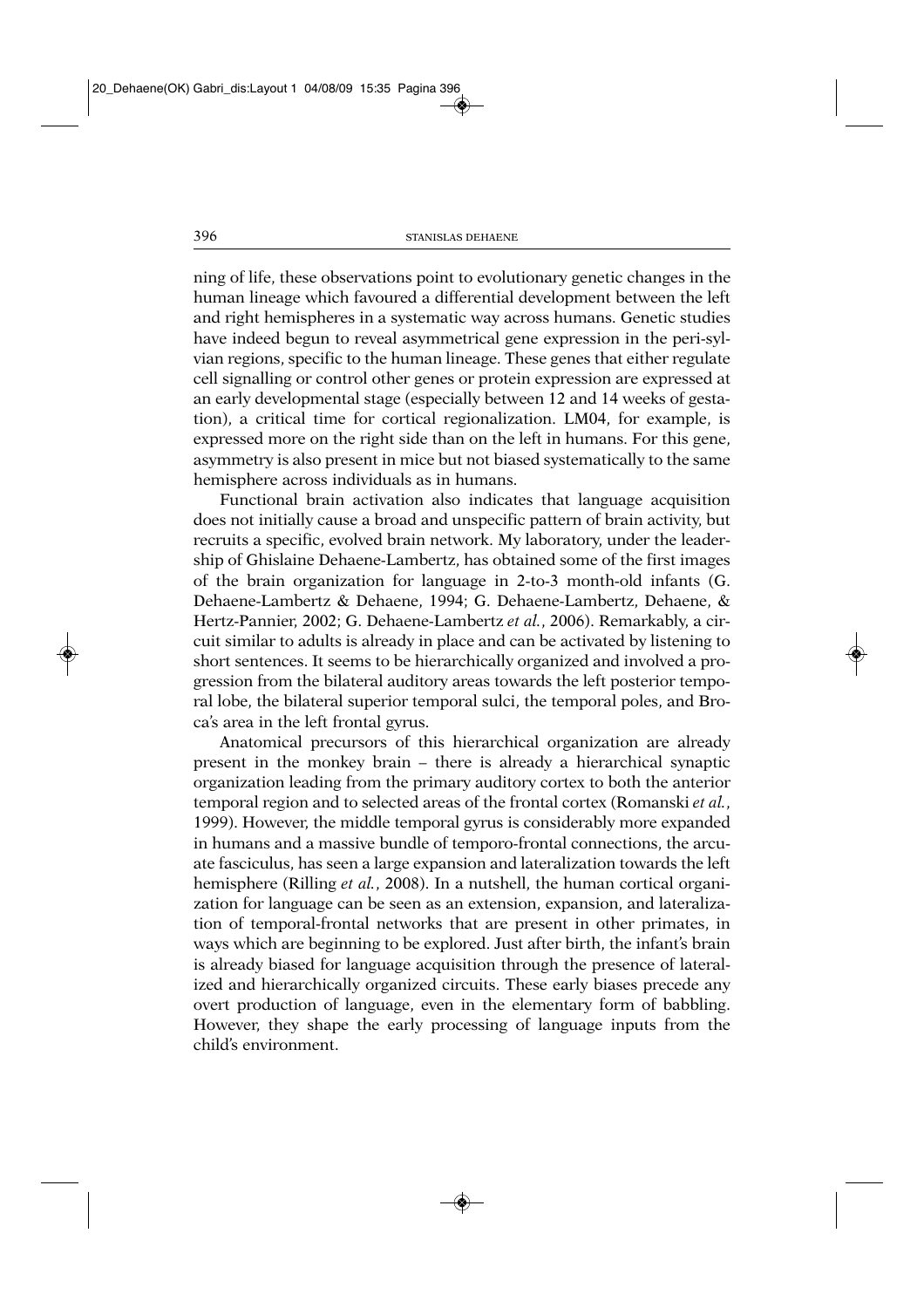## ACQUISITION OF A WRITTEN AND MATHEMATICAL CULTURE

Cortical specialization exists not only for language, but also for many other domains of cultural competence of the human species. For instance, recognition of written words is systematically associated with the left ventral occipito-temporal cortex, and mental arithmetic with the bilateral intraparietal sulci (for review, see Dehaene & Cohen, 2007). This reproducibility of the brain's major cognitive circuitry is remarkable, because although there might have been a specific evolution for language, reading and arithmetic are clearly too recent inventions to have exerted any selective impact on the evolution of specific brain circuits.

My proposal is that cultural inventions such as reading invade cortical circuits that initially evolved in a very different context, but are capable of partially 'recycling' for novel uses unique to the human species. Each cultural object must thus find its cortical niche, a neuronal circuit which is already structured but exhibits enough plasticity to be reconverted to a novel use.

Neuro-imaging and neurophysiological findings support the 'cultural recycling' hypothesis by showing precursors of the human adult specialization in infants and even in primate brains. For instance, in 3-month-old infants, the ventral occipito-temporal pathway already activates during visual object recognition, and the dorsal occipito-parietal pathway during the extraction of the numerosity of a set of dots. A similar ventral/dorsal distinction also exists in the macaque monkey, including the presence of inferotemporal neurons responding to an 'alphabet' of elementary visual shapes, and parietal neurons responding to numbers. Human education radically expands these abilities by allowing them to become activated, not only directly (e.g. by seeing a set comprising five objects), but also indirectly through the use of cultural symbols (e.g. by seeing the Arabic digit 5 or hearing the word 'five').

In the past twenty years, a particularly detailed evolutionary argument has been developed for the sense of number – a foundational sense upon which the specifically human development of mathematics largely rests (for review, see Nieder & Dehaene, 2009). The first imaging studies of calculation, using SPECT, PET and fMRI, quickly pointed to a reproducible bilateral activation in the intraparietal suclus of both hemispheres. The advent of single-subject fMRI demonstrated that, although inter-individual variability is somewhat larger than in studies of reading, the banks of the intraparietal sulcus are always consistently activated whenever adults compute simple comparison, addition, subtraction or multiplication with Ara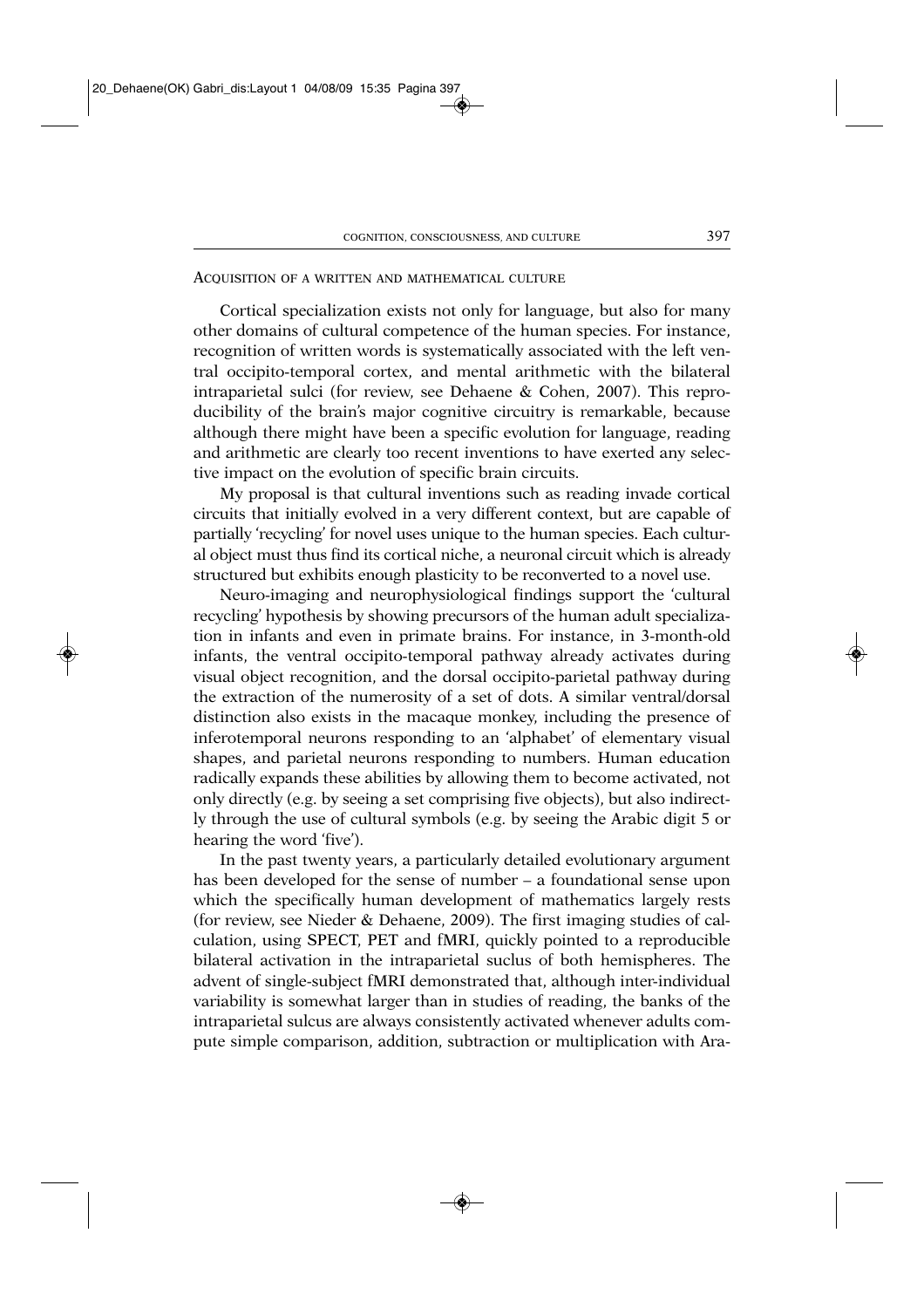bic numerals. The intraparietal region seems to be associated with an abstract, amodal representation of numbers inasmuch as it can be activated by numbers presented as concrete sets of visual or auditory objects and events as well as in various culturally learned symbolic notations such as Arabic numerals and spelled-out or spoken number words. It is active in adults from various countries and cultures including France, UK, USA, Austria, Singapore, China, and Japan.

The parietal activation associated with 'number sense' occupies a fixed location within an overall map of sensory, motor and attentional functions in the parietal lobe, including finger pointing, manual grasping, visual attention orienting, eye movement, written word processing and calculation (Simon *et al.*, 2004; Simon, Mangin, Cohen, Le Bihan, & Dehaene, 2002). This layout in humans bears considerable similarity with the anatomical organization of areas V6a, LIP, PRR and AIP in macaques. Although details of this homology remain debated (Culham, Cavina-Pratesi, & Singhal, 2006; Orban *et al*., 2006), the human map predicted that, if a precursor of human numerical abilities existed in monkeys, it might lie in the depth of the intraparietal sulcus. Indeed, awake-monkey electrophysiology uncovered number-coding neurons distributed within and near the intraparietal sulcus (Nieder & Miller, 2004; Sawamura, Shima, & Tanji, 2002).

Several parallels between monkeys and humans suggest that the monkey intraparietal neural code for numerosity may be the evolutionary precursor onto which the human invention of arithmetic encroached (Nieder, 2005). First, numerosity-tuned neurons are mostly found in the depth of the intraparietal sulcus and often show visual flow-field responses, compatible with a location in area VIP. Likewise, human fMRI studies have located a plausible homolog of area VIP at a location remarkably close and overlapping with that of number-related responses (see Hubbard, Piazza, Pinel, & Dehaene, 2005). Second, monkey intraparietal neurons are each tuned to a particular numerosity and show Gaussian variability on a log scale, similar to inferences derived from behavioral and fMRI adaptation studies in humans. Third, in some neurons at least, the code is abstract enough to respond to both sequential and simultaneous presentations of number. Fourth, distinct but intermingled populations of neurons code for number and line length, again parallel to inferences drawn from human fMRI.

Developmental evidence from human infants and toddlers suggests that higher-order arithmetical competence builds upon this foundational parietal 'number sense'. Even infants show a sensitivity to numerosity and to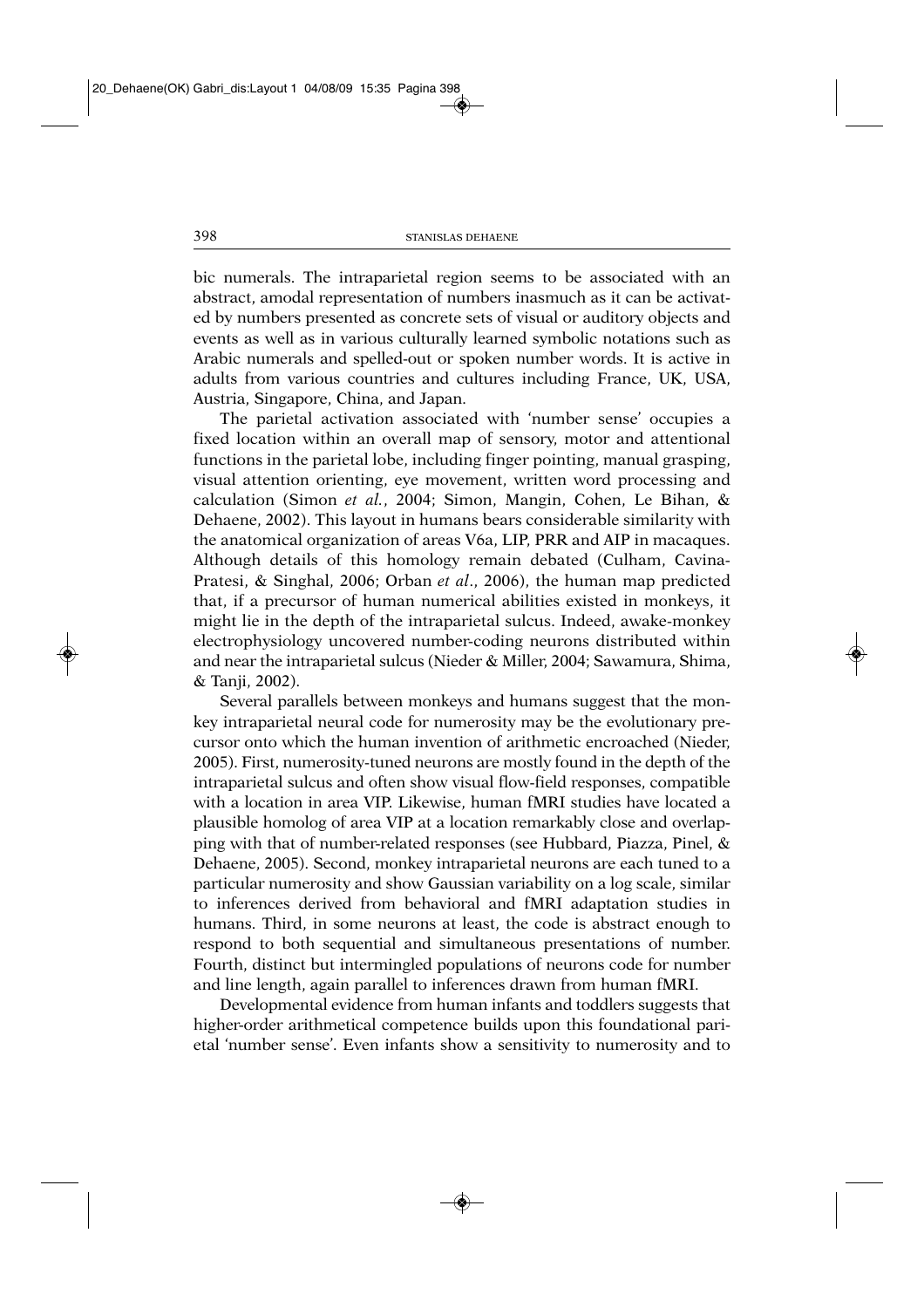concrete addition and subtraction operations performed on sets (for review, see Feigenson, Dehaene, & Spelke, 2004). Number-related parietal activation, particularly in the right hemisphere, is already present in 4-year-old children and even in infants as they attend to the numerosity of sets. Thus, the parietal mechanism of numerosity extraction identified in monkeys seems to be already functional prior to arithmetic education in humans. A recent behavioral study shows that, prior to any explicit instruction, preschoolers possess a spontaneous capacity for approximate symbolic arithmetic whose variability is predictive of subsequent success in the math curriculum (Gilmore, McCarthy, & Spelke, 2007). Furthermore, children who suffer from dyscalculia, a disproportionate impairment in learning arithmetic which cannot be imputed to general intelligence, sensorimotor deficit, or deficient social or educational background, frequently exhibit a parietal hypoactivation and anatomical disorganization. These alterations are often due to genetic, pre- or peri-natal pathologies, suggesting that they may represent plausible causes rather consequences of dyscalculia.

In brief, the origins of human arithmetic abilities rest upon a functional parietal quantity system that is shared with monkey and probably many other species, and that we co-opt for higher-level arithmetic with specifically human symbols. A similar argument has been developed for the case of reading, where our cultural competence capitalizes on pre-existing circuitry for invariant visual recognition of elementary shapes of objects (Dehaene, 2007).

#### EVOLUTION OF PREFRONTAL CORTEX AND ORIGINS OF CONSCIOUSNESS

Both arithmetic and reading rely on the linking of arbitrary symbol shapes with meanings. Symbolic linkages seem to be unique to humans – as is the ability for metaphor, which implies the *de novo* creation of innovative links between otherwise distinct domains. Symbols and metaphors may reflect a particular capacity of the human brain for flexible thought – the ability to recombine, at will, various elements of thoughts into novel combinations. Various neuroscientists such as Luria, Fuster or Goldman-Rakic have emphasized the behavioral flexibility of the human brain and its link to the huge expansion of the frontal lobes (which occupy close to one third of all gray matter in humans). The frontal lobe can be considered as a major cortical site that contributes primarily to non-automatic, flexible reflection and imagination (Fuster, 1989). Thus, its expansion in the human lineage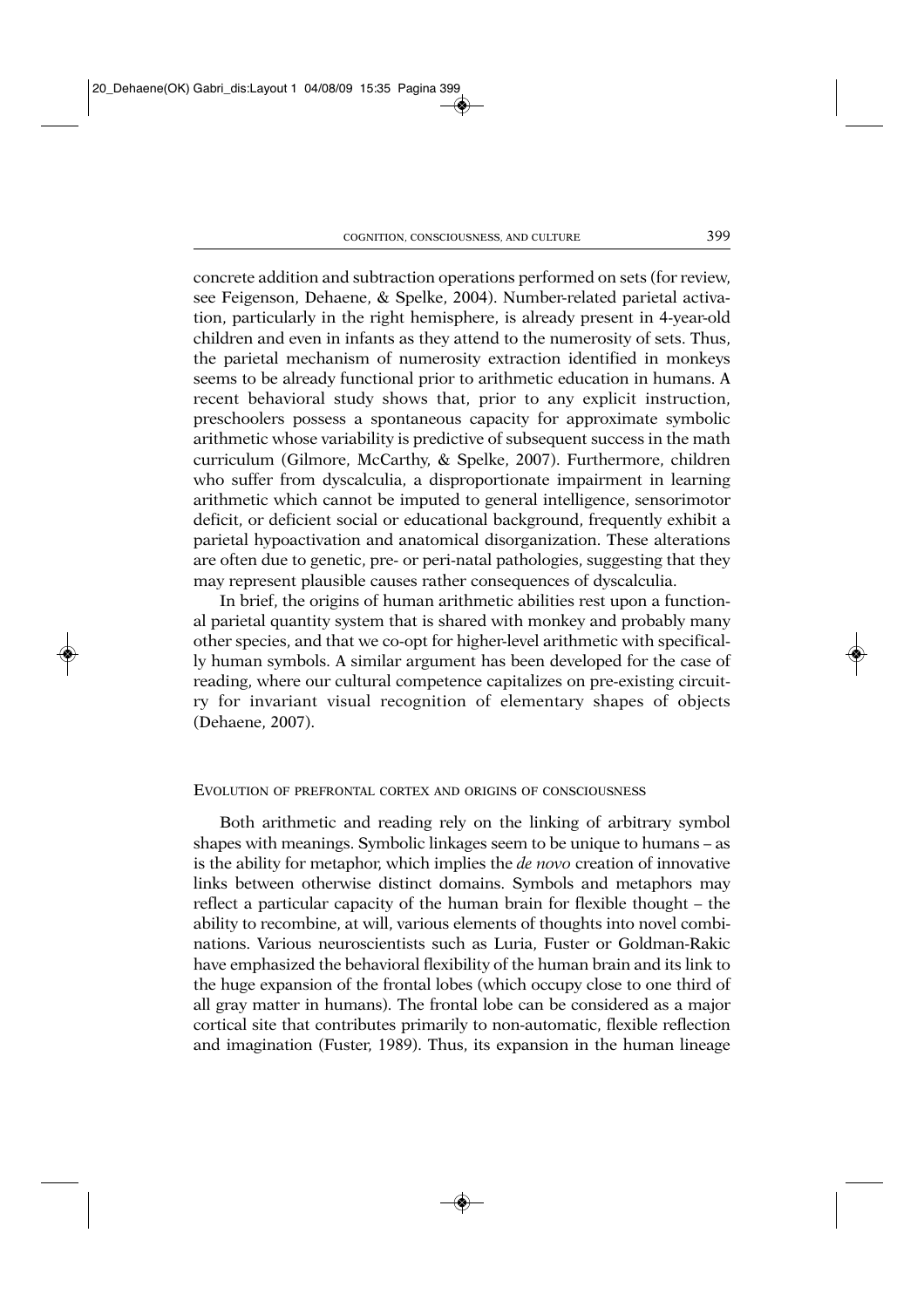may betray a particular evolution towards greater rationality and 'free thought' detached from external sensory and motor contingencies.

White matter bundles underlying the prefrontal cortex, in particular, seem to have expanded considerably in humans (Schoenemann, Sheehan, & Glotzer, 2005). Guy Elston and his colleagues have described anatomical correlates of this massive increase in connectivity at the dendritic level, where pyramidal cells exhibit a considerably larger number of branches and synaptic contacts in humans than in other species, particularly in prefrontal cortex (Elston, 2003). Jean-Pierre Changeux and I have explored the theoretical proposal that this connectivity increase, although made possible by small genetic changes, led to a major alteration of the cognitive processing style associated with human prefrontal cortex. In our 'global workspace' model, prefrontal cortex is seen as a hub for information exchange that already exists in other non-human primates, but has expanded in the human species and serves to break the processing modularity of other cortical regions, thus allowing for information exchanges that would not otherwise be possible by direct point-to-point connections.

We further propose, speculatively, that prefrontal cortex plays a specific role in the evolution of human consciousness. What we subjectively experience as a conscious representation would be a global availability of information, resulting from its entry into this neuronal 'workspace' with divergent long-distance axons (Dehaene & Changeux, 2005). According this view, although considerable specialized processing can occur non-consciously, access to consciousness is specifically associated with the entry of information relevant to the goals of the organism into a capacity-limited workspace system that serves to dispatch information to other processors.

While the theory is clearly speculative, a variety of neuroimaging experiments have now begun to pinpoint the neural correlates of conscious experience (Dehaene, Changeux, Naccache, Sackur, & Sergent, 2006; Koch, 2004). Such an empirical research program has become possible thanks to the design of simple experimental paradigms in which identical or very similar stimuli do or do not lead to conscious perception, thus opening a window into the minimal differences that separate conscious and non-conscious brain states. Whenever information accesses consciousness, neuroimaging experiments reveal the sudden ignition of a distributed parietoprefrontal system and the simultaneous top-down amplification of relevant posterior networks. Long-distance causality relations and phase-coherent oscillations are temporarily established across the relevant cortical areas, thus creating a transient metastable brain-scale assembly. This capacity to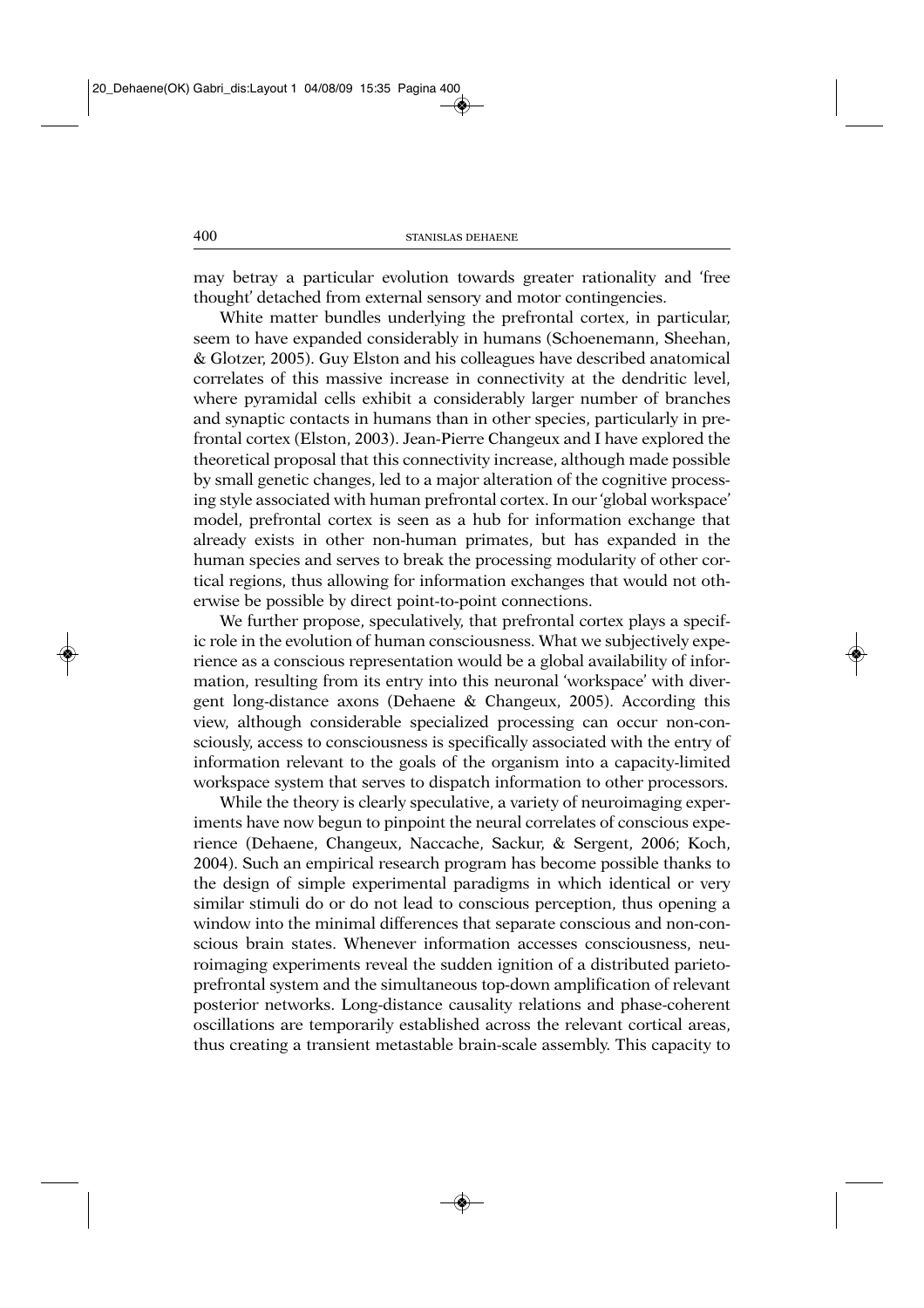transiently link otherwise distant areas may have been a key ingredient in the emergence of human cognitive flexibility and symbolic competence.

A recent line of research has examined the 'resting state', 'default mode', or 'baseline' activity of the awake human brain at rest. This research has evidenced a broadly distributed network of areas active during rest, including dorsal and ventral medial prefrontal, lateral parietotemporal, and posterior cingulate cortices (Mason *et al.*, 2007; Raichle *et al.*, 2001). This network is not static and strictly confined, but constantly fluctuates in synchrony with changes in EEG spectral content. Furthermore, prefrontal, parietal, and cingulate areas show the greatest drop in metabolism during various types of transitions away from the awake state, whether during anesthesia, sleep, coma, or the vegetative state (Boveroux *et al.*, 2008).

In summary, long-distance neural networks linking associate brain areas with prefrontal cortex exist in all primates but have seen a particular expansion in the human brain. Their state of activation appears to systematically vary whenever the state or the contents of consciousness is altered, both as the result of stimulus changes in normal subjects, or as the result of brain insults and pathologies in non-communicating patients. The exact nature and reliability of this correlation between conscious states and distributed brain states remains a matter of some debate (Boly *et al.*, 2008). If reliable neural correlates of consciousness could be found, leading to a theory of its origins, it would not only provide a remarkable intellectual advance for our understanding of the relation between mind and brain, but also offer important hopes for the diagnosis, classification and potential treatment of pathological conscious states such as coma, vegetative state, minimally conscious state, and locked-in syndrome (Bekinstein *et al.*, 2009; Owen *et al.*, 2006; Schiff *et al.*, 2008; Voss *et al.*, 2006).

#### **CONCLUSION**

At first sight, human cognitive abilities appear radically different from those of other animals and may even suggest a unique status of the *Homo sapiens* species. However, the main conclusion of this rapid review of the origins of human cognitive abilities is that, although they are uniquely expanded, upon closer scrutiny none of them is devoid of evolutionary roots. The architecture of the human brain is that of a primate with additional evolutions regarding brain size, differential expansion of prefrontal cortex and other associative areas, long-distance connectivity, lateraliza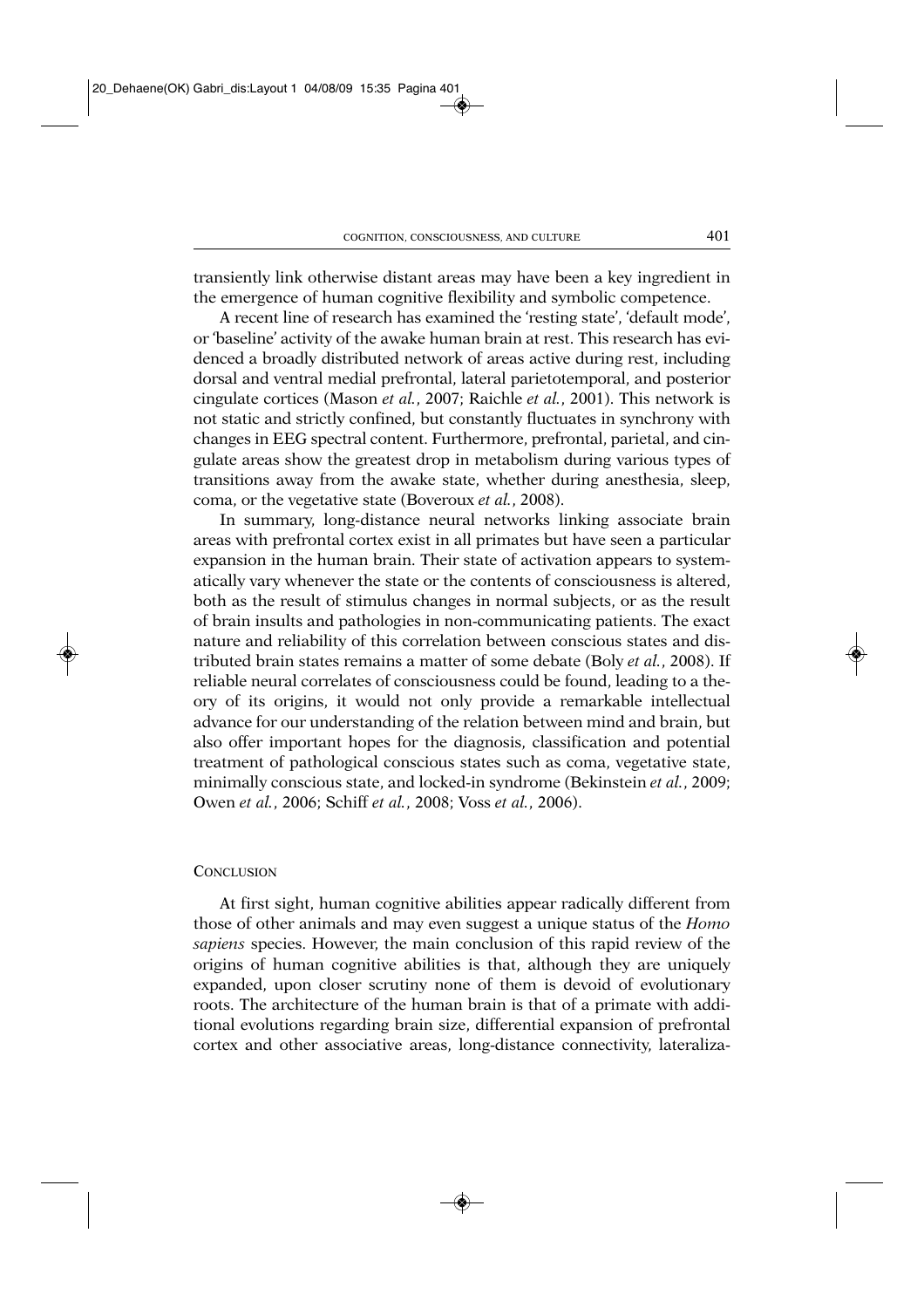tion, and emergence of specialized regions such as language areas (as well as areas specialized in the representation of congeners, the 'social brain', which could not be reviewed here for lack of space). The uniqueness of humans does not seem to originate from a radically novel brain design – but rather, from the capacity to re-utilize or recycle its existing brain architecture for novel cultural uses such as reading or arithmetic. By granting the human brain a capacity for cultural invention and transmission, our biological evolution allowed for a massive change in the speed with which our mental life evolved, now based primarily on cultural rather than biological transmission.

## REFERENCES

- Bekinstein, T., Dehaene, S., Rohaut, B., Tadel, F., Cohen, L., & Naccache, L. (2009). Neural signature of the conscious processing of auditory regularities. *Proc Natl Acad Sci USA, 106*(5), 1672-1677.
- Boly, M., Phillips, C., Tshibanda, L., Vanhaudenhuyse, A., Schabus, M., Dang-Vu, T.T., *et al.* (2008). Intrinsic brain activity in altered states of consciousness: how conscious is the default mode of brain function? *Ann N Y Acad Sci, 1129*, 119-129.
- Boveroux, P., Bonhomme, V., Boly, M., Vanhaudenhuyse, A., Maquet, P., & Laureys, S. (2008). Brain function in physiologically, pharmacologically, and pathologically altered states of consciousness. *Int Anesthesiol Clin, 46*(3), 131-146.
- Culham, J.C., Cavina-Pratesi, C., & Singhal, A. (2006). The role of parietal cortex in visuomotor control: what have we learned from neuroimaging? *Neuropsychologia, 44*(13), 2668-2684.
- Dehaene-Lambertz, G., & Dehaene, S. (1994). Speed and cerebral correlates of syllable discrimination in infants. *Nature, 370*, 292-295.
- Dehaene-Lambertz, G., Dehaene, S., & Hertz-Pannier, L. (2002). Functional neuroimaging of speech perception in infants. *Science, 298*(5600), 2013-2015.
- Dehaene-Lambertz, G., Hertz-Pannier, L., Dubois, J., & Dehaene, S. (2008). How Does Early Brain Organization Promote Language Acquisition in Humans? *European Review, 16*(4), 399-411.
- Dehaene-Lambertz, G., Hertz-Pannier, L., Dubois, J., Meriaux, S., Roche, A., Sigman, M., *et al.* (2006). Functional organization of perisylvian activation during presentation of sentences in preverbal infants. *Proc Natl Acad Sci USA, 103*(38), 14240-14245.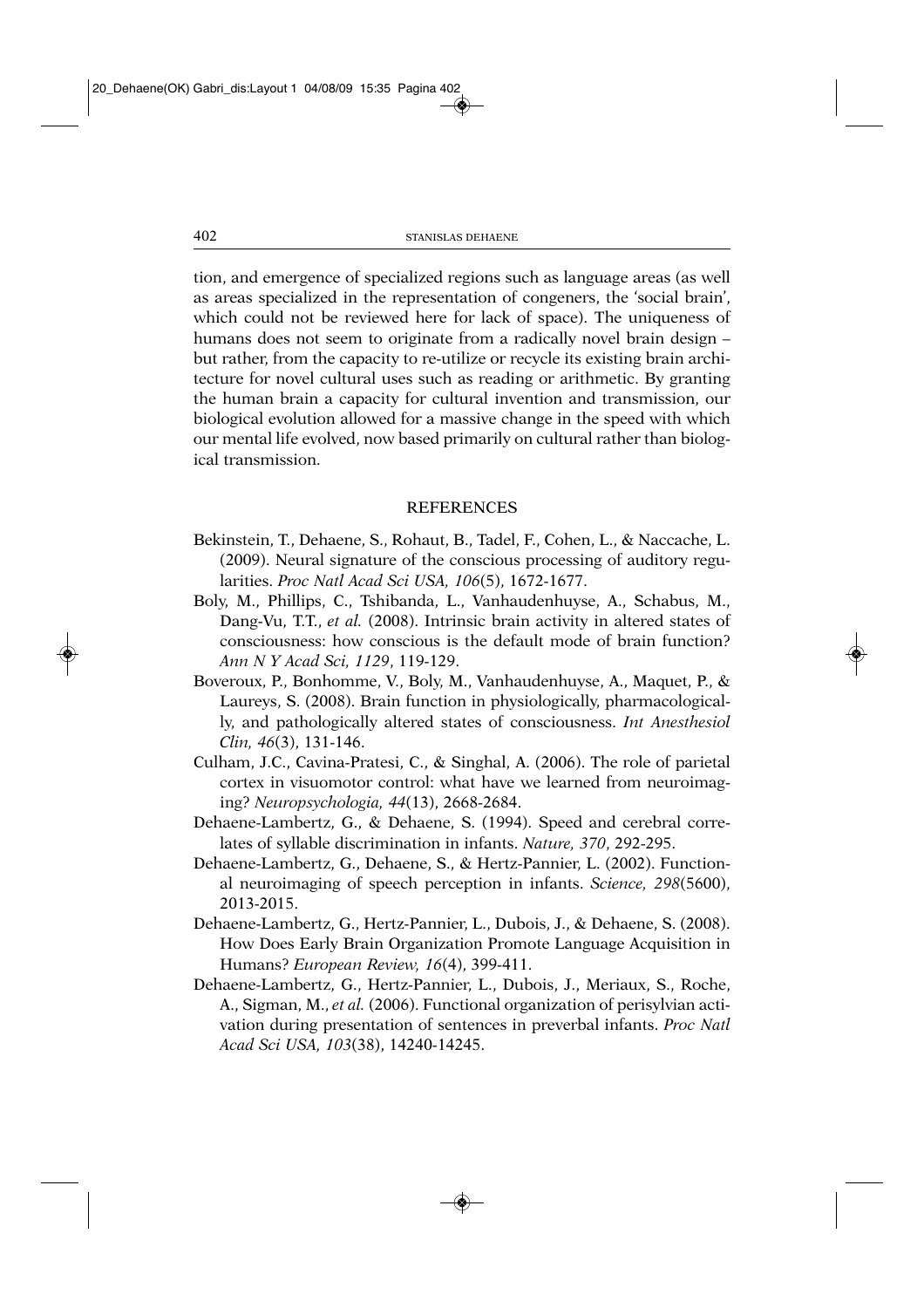- Dehaene, S. (2007). *Les neurones de la lecture*. Paris: Odile Jacob (English translation: *Reading in the brain*. New York, Penguin, to appear in 2009).
- Dehaene, S., & Changeux, J.P. (2005). Ongoing spontaneous activity controls access to consciousness: a neuronal model for inattentional blindness. *PLoS Biol, 3*(5), e141.
- Dehaene, S., Changeux, J.P., Naccache, L., Sackur, J., & Sergent, C. (2006). Conscious, preconscious, and subliminal processing: a testable taxonomy. *Trends Cogn Sci, 10*(5), 204-211.
- Dehaene, S., & Cohen, L. (2007). Cultural recycling of cortical maps. *Neuron, 56*(2), 384-398.
- Dubois, J., Benders, M., Cachia, A., Lazeyras, F., Ha-Vinh Leuchter, R., Sizonenko, S.V., *et al.* (2008). Mapping the early cortical folding process in the preterm newborn brain. *Cereb Cortex, 18*(6), 1444-1454.
- Elston, G.N. (2003). Cortex, cognition and the cell: new insights into the pyramidal neuron and prefrontal function. *Cereb Cortex, 13*(11), 1124-1138.
- Feigenson, L., Dehaene, S., & Spelke, E. (2004). Core systems of number. *Trends Cogn. Sci., 8*(7), 307-314.
- Fuster, J.M. (1989). *The prefrontal cortex*. New York: Raven.
- Gilmore, C.K., McCarthy, S.E., & Spelke, E. S. (2007). Symbolic arithmetic knowledge without instruction. *Nature, 447*(7144), 589-591.
- Hubbard, E.M., Piazza, M., Pinel, P., & Dehaene, S. (2005). Interactions between number and space in parietal cortex. *Nat Rev Neurosci, 6*(6), 435-448.
- Koch, C. (2004). *The Quest for Consciousness: A Neurobiological Approach*. Greenwood village, Colorado: Roberts & co.
- Mason, M.F., Norton, M.I., Van Horn, J.D., Wegner, D.M., Grafton, S.T., & Macrae, C.N. (2007). Wandering minds: the default network and stimulus-independent thought. *Science, 315*(5810), 393-395.
- Nieder, A. (2005). Counting on neurons: the neurobiology of numerical competence. *Nat Rev Neurosci, 6*(3), 177-190.
- Nieder, A., & Dehaene, S. (2009). Representation of number in the brain. *Annual Review of Neuroscience, in press*.
- Nieder, A., & Miller, E.K. (2004). A parieto-frontal network for visual numerical information in the monkey. *Proc Natl Acad Sci USA, 101*(19), 7457-7462.
- Orban, G.A., Claeys, K., Nelissen, K., Smans, R., Sunaert, S., Todd, J.T., *et al.* (2006). Mapping the parietal cortex of human and non-human primates. *Neuropsychologia, 44*(13), 2647-2667.